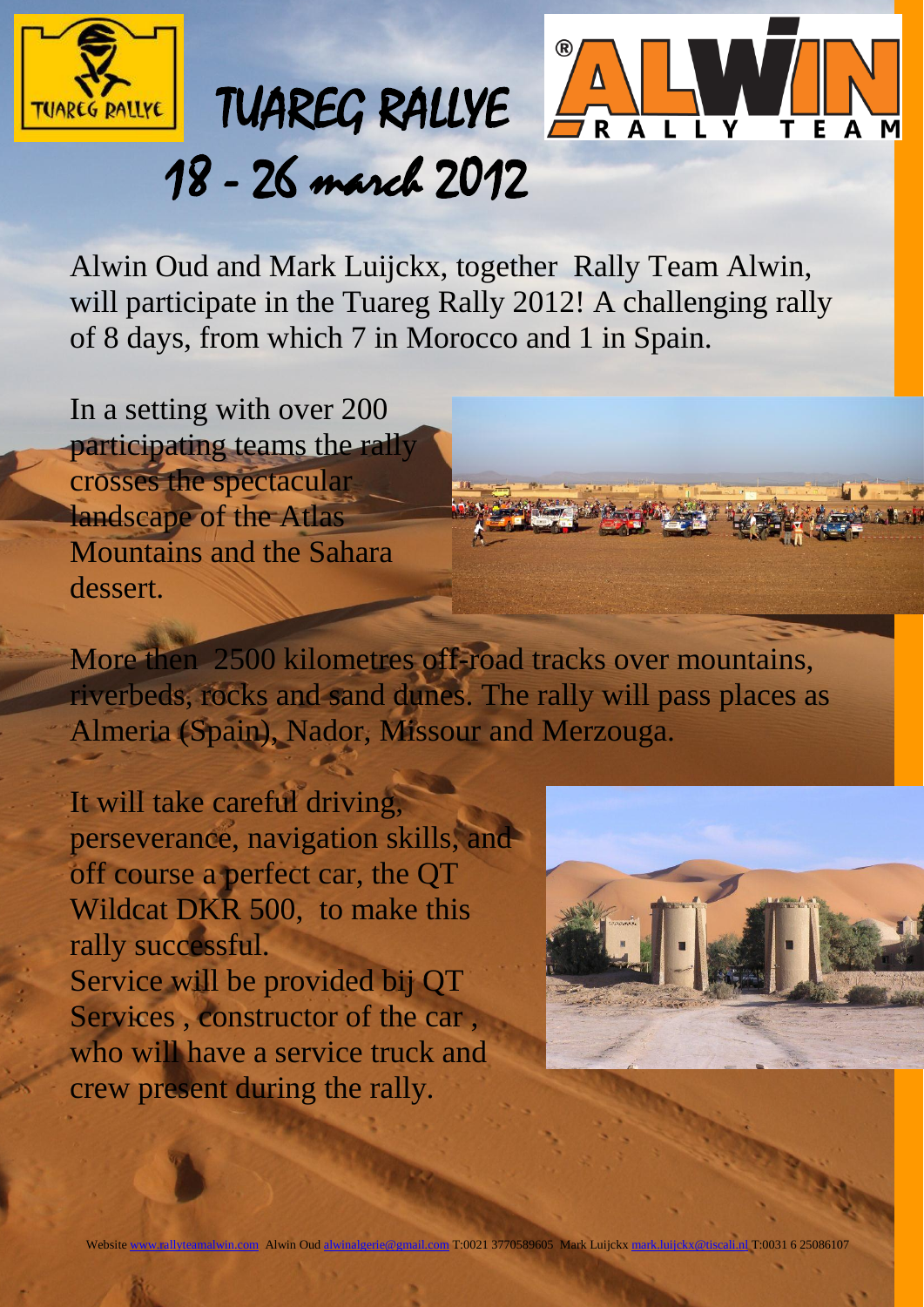

Partners;



Rally Team Alwin consists of driver Alwin Oud, and navigator Mark Luijckx. Both with many years off-road experience from which a lot in African countries like Morocco and Algerie. They have also gained some good results in the Dutch Championship Off-road racing 2011.



Main sponsor is Alwin Algerie S.A.R.I. Media partner is Infrasite.nl.

Would you like to sponsor us? Both private and professional contributions are possible and will be very much appreciated. All sponsors will be mentioned on our website, further details can be made to order.

## Information or contact?

- Website [www.rallyteamalwin.com](http://www.rallyteamalwin.com/)
- Alwin Oud [alwinalgerie@gmail.com](mailto:alwinalgerie@gmail.com) T:0021 3770589605
- **Mark Luijckx** [mark.luijckx@tiscali.nl](mailto:mark.luijckx@tiscali.nl) T:0031 6 25086107